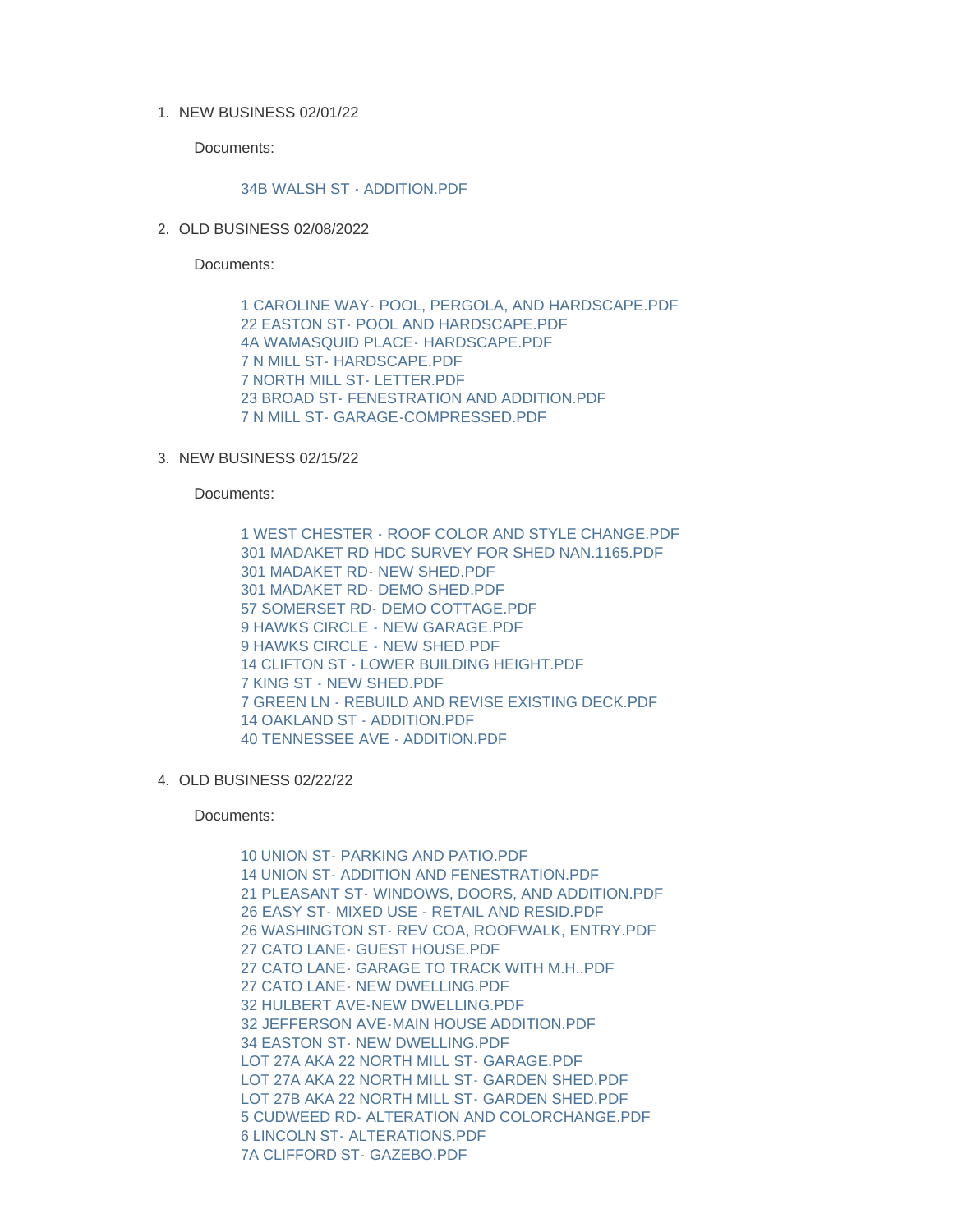[7A CLIFFORD ST- NEW DWELLING.PDF](https://www.nantucket-ma.gov/AgendaCenter/ViewFile/Item/4482?fileID=37193) [7A CLIFFORD ST- POOL AND HARDSCAPE.PDF](https://www.nantucket-ma.gov/AgendaCenter/ViewFile/Item/4482?fileID=37194) [8 WALSH ST- ADDITION.PDF](https://www.nantucket-ma.gov/AgendaCenter/ViewFile/Item/4482?fileID=37195) [8B NORTH WATER ST- WINDOW CHANGES.PDF](https://www.nantucket-ma.gov/AgendaCenter/ViewFile/Item/4482?fileID=37196) [10 LINCOLN AVE- ADDITION AND RENO.PDF](https://www.nantucket-ma.gov/AgendaCenter/ViewFile/Item/4482?fileID=37197) [10 LINCOLN AVE- LETTER FROM ABUTTER.PDF](https://www.nantucket-ma.gov/AgendaCenter/ViewFile/Item/4482?fileID=37198)

5. NEW BUSINESS 03/01/2022

Documents:

[23 HONEYSUCKLE - NEW DWELLING.PDF](https://www.nantucket-ma.gov/AgendaCenter/ViewFile/Item/4483?fileID=37199) [16 W YORK LN - REVISION TO COA 05-3883.PDF](https://www.nantucket-ma.gov/AgendaCenter/ViewFile/Item/4483?fileID=37200) [8 BAYBERRY LN - CHANGE TO TRIM COLOR.PDF](https://www.nantucket-ma.gov/AgendaCenter/ViewFile/Item/4483?fileID=37201) [139 SURFSIDE RD - NEW SHED.PDF](https://www.nantucket-ma.gov/AgendaCenter/ViewFile/Item/4483?fileID=37202) [139 SURFSIDE RD - DRIVEWAY AND HARDSCAPE.PDF](https://www.nantucket-ma.gov/AgendaCenter/ViewFile/Item/4483?fileID=37203) [328 MADAKET RD - NEW SOLAR ROOF \(TESLA SOLAR\).PDF](https://www.nantucket-ma.gov/AgendaCenter/ViewFile/Item/4483?fileID=37204) [9 SPARKS AVE - ROOF REPLACEMENT.PDF](https://www.nantucket-ma.gov/AgendaCenter/ViewFile/Item/4483?fileID=37205) [4 ANGOLA ST - OUTDOOR SHOWER.PDF](https://www.nantucket-ma.gov/AgendaCenter/ViewFile/Item/4483?fileID=37206) [10 QUINCE ST - SHINGLES TO CLAPBOARD.PDF](https://www.nantucket-ma.gov/AgendaCenter/ViewFile/Item/4483?fileID=37207) [140 MIACOMET RD - NEW CABANA.PDF](https://www.nantucket-ma.gov/AgendaCenter/ViewFile/Item/4483?fileID=37208) [140 MIACOMET RD - NEW DWELLING.PDF](https://www.nantucket-ma.gov/AgendaCenter/ViewFile/Item/4483?fileID=37209) [140 MIACOMET RD - NEW POOL.PDF](https://www.nantucket-ma.gov/AgendaCenter/ViewFile/Item/4483?fileID=37210) [140 MAICOMET RD - GARAGE STUDIO.PDF](https://www.nantucket-ma.gov/AgendaCenter/ViewFile/Item/4483?fileID=37211) [140 MIACOMET RD - MOVE OR DEMO EXISTING DWELLING.PDF](https://www.nantucket-ma.gov/AgendaCenter/ViewFile/Item/4483?fileID=37212) [17 LAURETTA LN - DEMO OR MOVE SHED.PDF](https://www.nantucket-ma.gov/AgendaCenter/ViewFile/Item/4483?fileID=37213) [17A BARLETT RD - ROOF.PDF](https://www.nantucket-ma.gov/AgendaCenter/ViewFile/Item/4483?fileID=37214) [17 LAURETTA LN - DEMO OR MOVE COTTAGE.PDF](https://www.nantucket-ma.gov/AgendaCenter/ViewFile/Item/4483?fileID=37215) [17 LAURETTA LN - DEMO OR MOVE MH.PDF](https://www.nantucket-ma.gov/AgendaCenter/ViewFile/Item/4483?fileID=37216) [2 GREENHOLLOW RD - NEW SPA.PDF](https://www.nantucket-ma.gov/AgendaCenter/ViewFile/Item/4483?fileID=37217) [2 GREENHOLLOW RD - ADD DECK AND DORMER, ALTERATION TO WINDOW](https://www.nantucket-ma.gov/AgendaCenter/ViewFile/Item/4483?fileID=37218)  AND DOOR.PDF [2 GREENHOLLOW RD - NEW COTTAGE.PDF](https://www.nantucket-ma.gov/AgendaCenter/ViewFile/Item/4483?fileID=37219) [5 CATHCART RD - NEW SHED.PDF](https://www.nantucket-ma.gov/AgendaCenter/ViewFile/Item/4483?fileID=37220) [6 CENTER ST - ROOFING AND TRIM CHANGES.PDF](https://www.nantucket-ma.gov/AgendaCenter/ViewFile/Item/4483?fileID=37221) [65 MAIN ST - EXTERIOR LIGHTING.PDF](https://www.nantucket-ma.gov/AgendaCenter/ViewFile/Item/4483?fileID=37222) [15 SPARKS AVE - EXTERIOR LIGHTING.PDF](https://www.nantucket-ma.gov/AgendaCenter/ViewFile/Item/4483?fileID=37223) [37 W MIACOMET RD - ADDITION.PDF](https://www.nantucket-ma.gov/AgendaCenter/ViewFile/Item/4483?fileID=37224) [3 APPLETON RD - ADDITION AND RENOVATION.PDF](https://www.nantucket-ma.gov/AgendaCenter/ViewFile/Item/4483?fileID=37225) [2 CENTER ST - ROOFING AND TRIM CHANGES.PDF](https://www.nantucket-ma.gov/AgendaCenter/ViewFile/Item/4483?fileID=37226) [159 A AND B MAIN ST - ADD TWO WINDOWS \(BASEMENT\).PDF](https://www.nantucket-ma.gov/AgendaCenter/ViewFile/Item/4483?fileID=37227) [35 BREWSTER RD - NEW POOL.PDF](https://www.nantucket-ma.gov/AgendaCenter/ViewFile/Item/4483?fileID=37228) [35 BREWSTER RD - NEW PRIMARY DWELLING.PDF](https://www.nantucket-ma.gov/AgendaCenter/ViewFile/Item/4483?fileID=37229) [35 BREWSTER RD - MOVE OFF OR DEMO EXISTING DWELLING.PDF](https://www.nantucket-ma.gov/AgendaCenter/ViewFile/Item/4483?fileID=37230) [76 PLEASANT ST - ADDITION TO EXISTING DWELLING.PDF](https://www.nantucket-ma.gov/AgendaCenter/ViewFile/Item/4483?fileID=37231) [82 POCOMO ROAD - DEMO OR MOVE OFF SHED.PDF](https://www.nantucket-ma.gov/AgendaCenter/ViewFile/Item/4483?fileID=37232) [82 POCOMO ROAD - NEW BARN.PDF](https://www.nantucket-ma.gov/AgendaCenter/ViewFile/Item/4483?fileID=37233) [20 SANKATY HEAD RD - NEW BIKE SHED.PDF](https://www.nantucket-ma.gov/AgendaCenter/ViewFile/Item/4483?fileID=37234) [8 HOLLY ST - NEW CABANA.PDF](https://www.nantucket-ma.gov/AgendaCenter/ViewFile/Item/4483?fileID=37235) [8 HOLLY ST - NEW COTTAGE.PDF](https://www.nantucket-ma.gov/AgendaCenter/ViewFile/Item/4483?fileID=37236) [8 HOLLY ST - NEW DWELLING.PDF](https://www.nantucket-ma.gov/AgendaCenter/ViewFile/Item/4483?fileID=37237) [8 HOLLY ST - POOL AND HARDSCAPE.PDF](https://www.nantucket-ma.gov/AgendaCenter/ViewFile/Item/4483?fileID=37238) [8 HOLLY ST - MOVE OR DEMO MH.PDF](https://www.nantucket-ma.gov/AgendaCenter/ViewFile/Item/4483?fileID=37239) [8 HOLLY ST - MOVE OR DEMO SHED.PDF](https://www.nantucket-ma.gov/AgendaCenter/ViewFile/Item/4483?fileID=37240) [3 REAPER CIRCLE - POOL AND HARDSCAPING.PDF](https://www.nantucket-ma.gov/AgendaCenter/ViewFile/Item/4483?fileID=37241) [12 FEDERAL ST - HARDSCAPE AND GATE.PDF](https://www.nantucket-ma.gov/AgendaCenter/ViewFile/Item/4483?fileID=37242) [265 MADAKET RD - POOL AND HARDSCAPE.PDF](https://www.nantucket-ma.gov/AgendaCenter/ViewFile/Item/4483?fileID=37243) [265 MADAKET RD - GARAGE.PDF](https://www.nantucket-ma.gov/AgendaCenter/ViewFile/Item/4483?fileID=37244) [49 BEACH GRASS RD - NEW DWELLING.PDF](https://www.nantucket-ma.gov/AgendaCenter/ViewFile/Item/4483?fileID=37245)